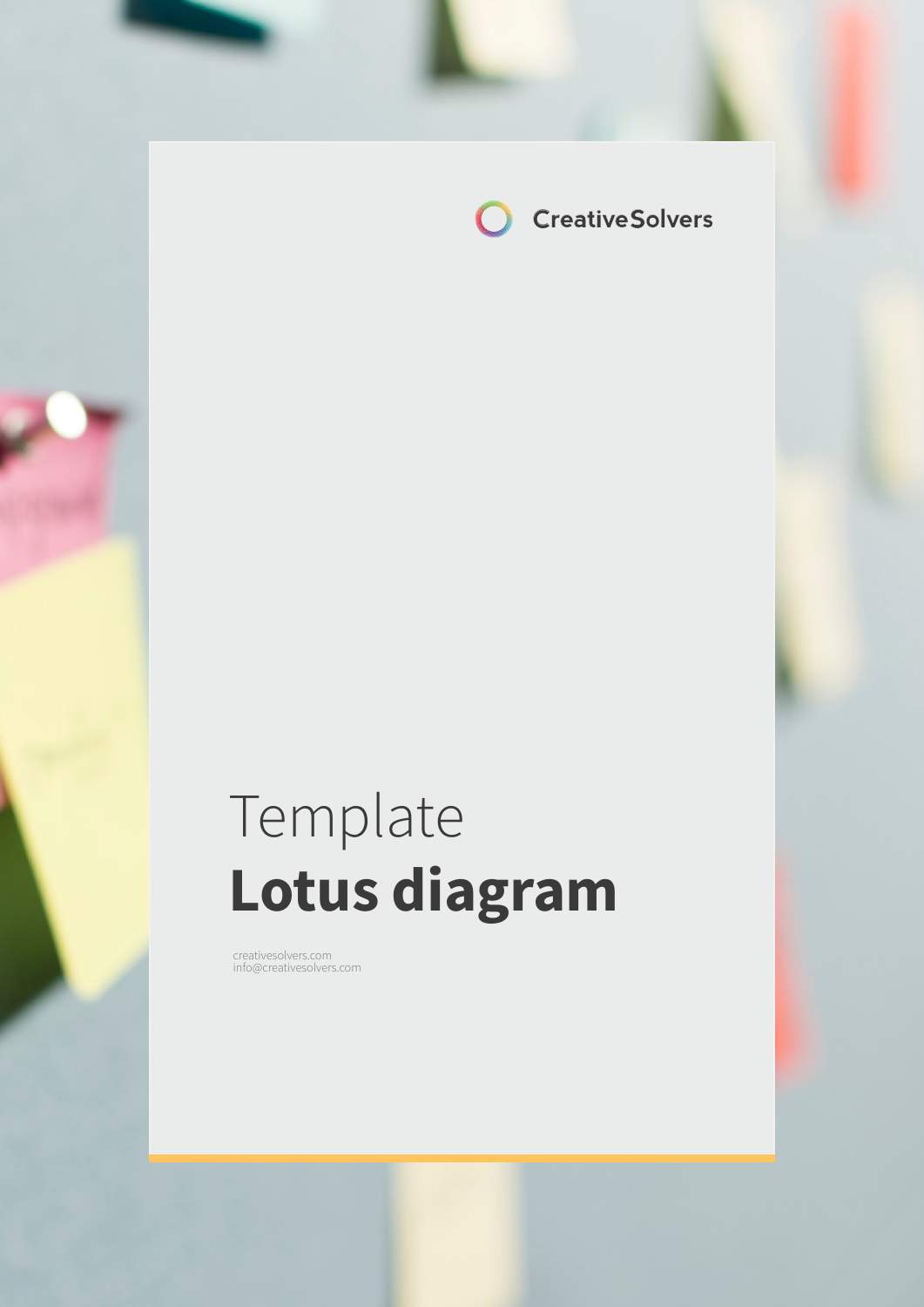## **Define and visualize** a theme, explore new **connections**



### **LOTUS DIAGRAM INTRODUCTION**

The lotus diagram is a powerful creativity tool mainly used for brainstorming. It can be compared to mind mapping, but due to the structure in the lotus diagram, better results can be achieved. Another name used for this tool is lotus blossom technique. The technique was proposed by Michael Michalko, one of the world's most esteemed creativity experts. The lotus diagram can be applied in several ways. For example, it can be used in collaborations between departments and organizations, improving business processes and defining problems or topics.

The lotus diagram is about a main idea, concept or issue being fully worked out. The diagram helps define that. The center of the diagram contains the main idea, concept, or issue, surrounded by eight boxes representing the additional concepts, ideas, and information. These eight compartments form the blossom of the lotus. Subsequently, the eight compartments independently form their own lotus blossom because eight compartments are also formed around each compartment (compartments 1-8).

A lotus diagram ensures that a brainstorming session runs smoothly and effectively. It encourages lateral thinking because when people get stuck they can go back to the main idea, concept or issue and from there look for new connections to the subject. The diagram also promotes logical thinking by continuously focusing on the main subject. Asking critical questions about the main topic creates new ideas and discussions that encourage creativity. In addition, the lotus diagram can also help in discussing complex topics.

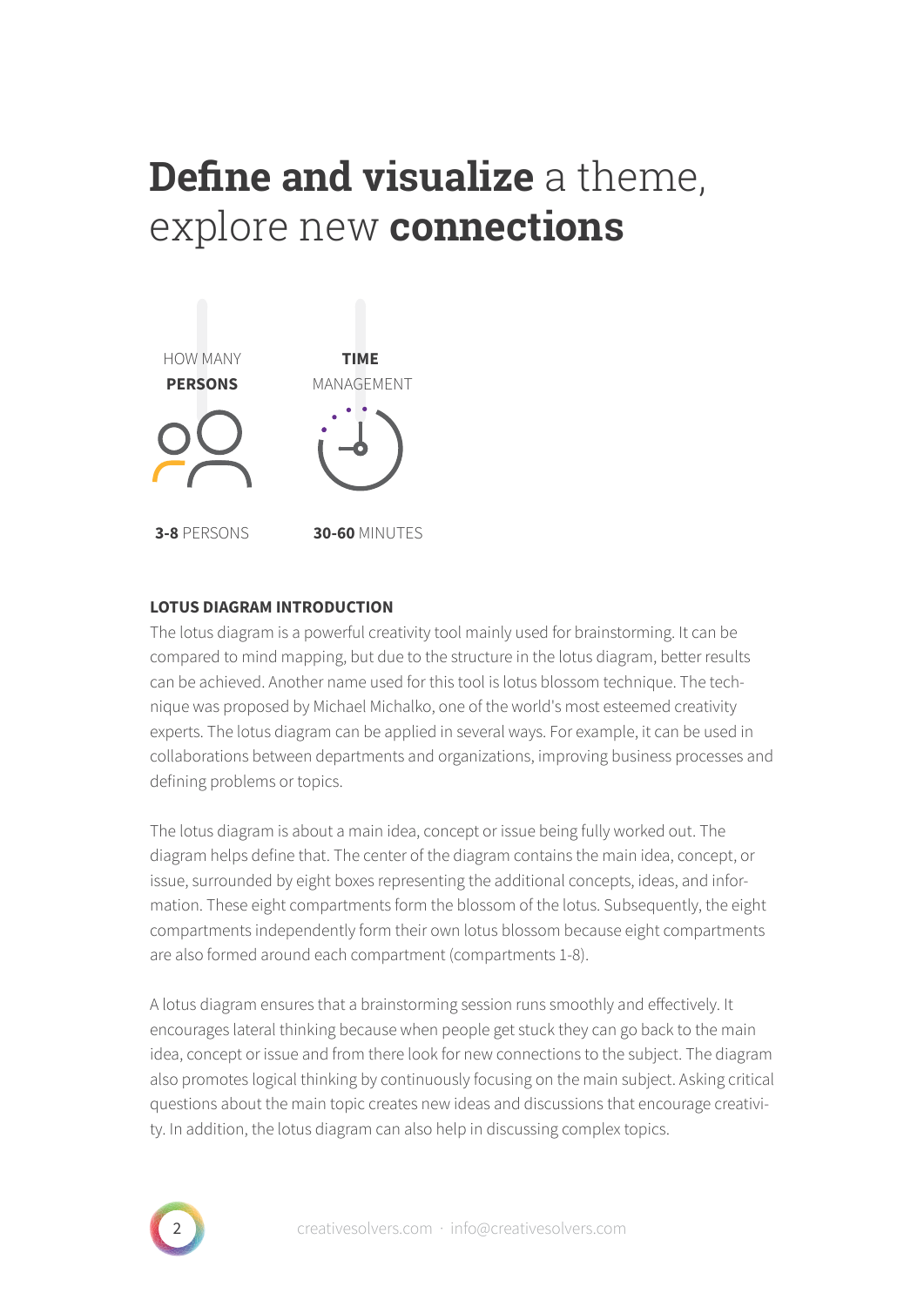## **Executing** the Method

#### Identify the core ∩

In the group, determine which main idea, concept or issue (the core) is chosen for the lotus diagram. Get the right people involved in the process. Place the core topic in the center box. Use the template or draw yourself on paper or digital 3x3 squares.

#### Brainstorming ∩

Now that the main idea, concept or issue has been determined, the brainstorm can begin on all connections and relevant matters related to the core topic. Take your time for this brainstorm and then fill in these topics in the boxes (1-8) around the middle one.

#### New blossoms  $\cap$

For each related topic, entered in boxes 1 to 8, a new blossom must be drawn. This means that for each connection a new box is drawn with eight boxes around it.

#### $\cap$ Second brainstorm

Brainstorm the side issues of each related topic. For each related topic, all side issues related to the concept are noted in the surrounding boxes (1-8). In this way, a complete picture of the problem and all connections that influence it is created.

### New ideas

There is now a collection of 8x8 new ideas, definitions or aspects related to the core topic. Take the time to go over this and consider how the side issues are related to the problem. Think about which actions or activities will help the core topic further.

Tick off the steps